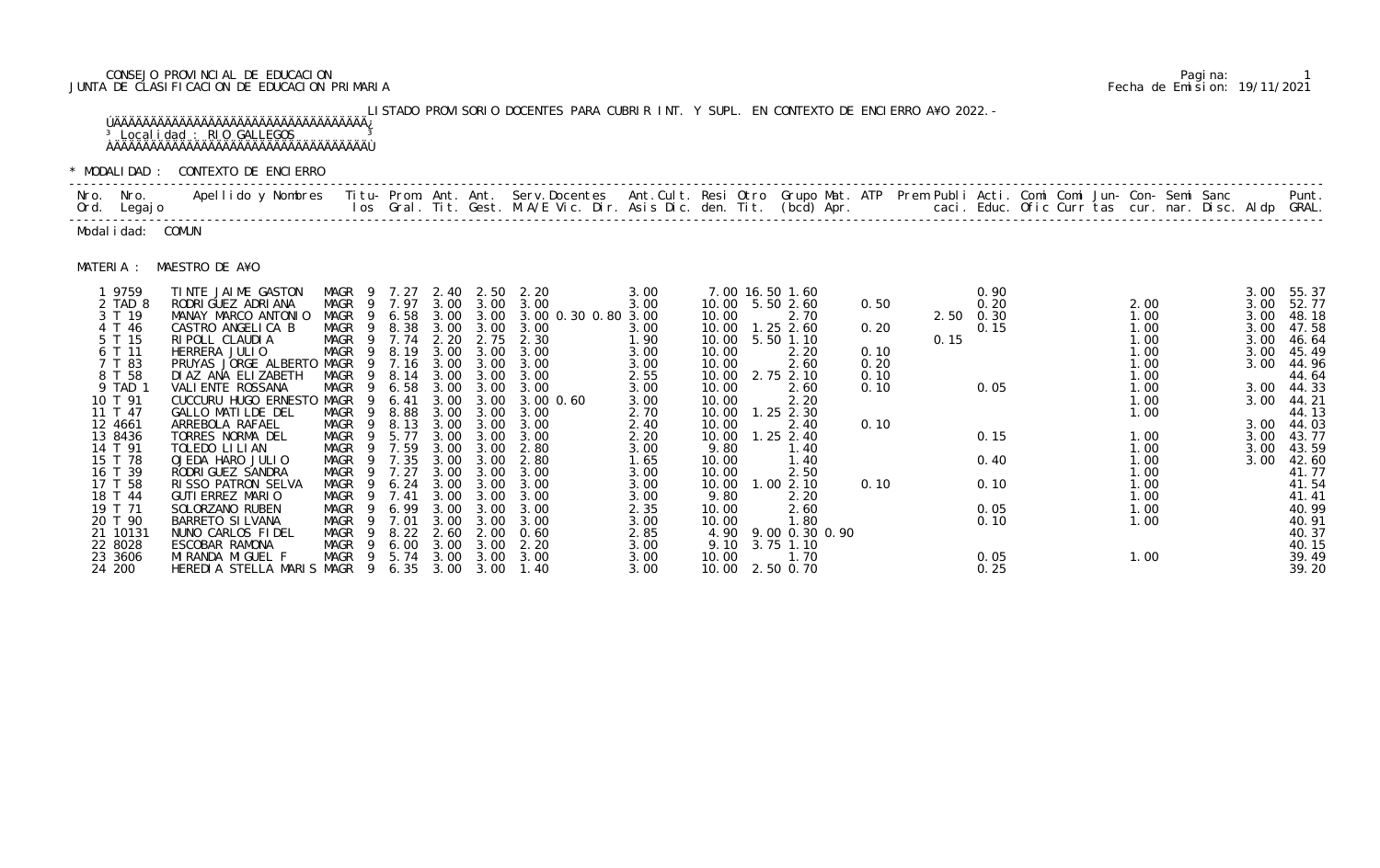# CONSEJO PROVINCIAL DE EDUCACION Pagina: 2 JUNTA DE CLASIFICACION DE EDUCACION PRIMARIA Fecha de Emision: 19/11/2021

# LISTADO PROVISORIO DOCENTES PARA CUBRIR INT. Y SUPL. EN CONTEXTO DE ENCIERRO A¥O 2022.- ÚÄÄÄÄÄÄÄÄÄÄÄÄÄÄÄÄÄÄÄÄÄÄÄÄÄÄÄÄÄÄÄÄÄÄÄ¿ <sup>3</sup> Localidad : RIO GALLEGOS 3 ÀÄÄÄÄÄÄÄÄÄÄÄÄÄÄÄÄÄÄÄÄÄÄÄÄÄÄÄÄÄÄÄÄÄÄÄÙ

| Nro. Nro.<br>Ord. Legajo                                                                     | Apellido y Nombres - Titu- Prom. Ant. Ant. Serv.Docentes - Ant.Cult. Resi Otro Grupo Mat. ATP Prem Publi Acti. Comi Comi Jun- Con- Semi Sanc - - - Punt.<br>Ios Gral. Tit. Gest. M.A/E Vic. Dir. Asis Dic. den. Tit. (bcd) Apr. -                                       |                                                                                                                     |                      |              |                           |                                                                                                   |                                                              |                                                                           |                |                                              |              |  |                           |  |                              |              |                                                                                     |
|----------------------------------------------------------------------------------------------|-------------------------------------------------------------------------------------------------------------------------------------------------------------------------------------------------------------------------------------------------------------------------|---------------------------------------------------------------------------------------------------------------------|----------------------|--------------|---------------------------|---------------------------------------------------------------------------------------------------|--------------------------------------------------------------|---------------------------------------------------------------------------|----------------|----------------------------------------------|--------------|--|---------------------------|--|------------------------------|--------------|-------------------------------------------------------------------------------------|
| 25 10794<br>26 11454<br>27 10407<br>28 11053<br>29 11152<br>30 10544<br>31 11554<br>32 11256 | TOLA NANCY MAVEL<br>ZUVIC MARIA LENKA<br>ARGA¥ARAZ CRISTIAN<br>ALVAREZ CARLOS RUBEN MAGR<br>FERNANDEZ MIRTA<br>CALLEJO CRISTIAN<br>VERON GABINO HORACIO MAGR 9 7.73<br>CASTRO DAI ANA                                                                                   | MAGR 9 9.48 1.40 1.75 0.80<br>MAGR 9 7.87<br>MAGR <sub>9</sub><br>- 9<br>MAGR <sub>9</sub><br>MAGR 9<br>MAGR 9 7.69 | 6.61<br>8.47<br>7.05 | 1.40<br>1.20 | 3.00 1.50<br>1.75<br>1.25 | 1.80<br>3.00 1.75 2.80<br>6.99 3.00 1.50 3.00<br>1.40 1.50 1.20<br>1.50<br>1.00<br>1.40 1.50 1.00 | 3.00<br>2.65<br>1.30<br>3.00<br>2.05<br>1.00<br>0.15<br>0.75 | 5.60 2.25 0.40<br>4.90<br>4.20<br>4.20<br>4.90<br>2.80<br>3.50            | 6.30 3.25 0.90 | 1.40<br>2.70<br>0.60<br>0.70<br>0.40<br>0.50 |              |  | 0.15<br>0.25              |  |                              |              | 3.00 36.68<br>36.27<br>3.00 33.91<br>33.39<br>28.67<br>27.30<br>3.00 26.53<br>25.34 |
| MATERIA :<br>1 T 19<br>2 T 91<br>3 TAD 1<br>4 T 58<br>5 10131<br>6 200<br>7 11256            | MAESTRO INTERNADO<br>MANAY MARCO ANTONIO MAIN 6 6.58 3.00 3.00 3.00<br>CUCCURU HUGO ERNESTO MAIN 6 6.41 3.00 3.00 3.00<br>VALI ENTE ROSSANA<br>RISSO PATRON SELVA MAIN 6 6.24<br>NUNO CARLOS FIDEL<br>HEREDIA STELLA MARIS MAIN 6 6.35 3.00 0.75 1.80<br>CASTRO DAI ANA | MAIN 6 6.58 3.00 1.75 3.00<br>MAIN 6 8.22 2.60 2.00 0.60<br>MAIN 6 7.69                                             |                      | 3.00<br>1.40 |                           | 3.00 3.00                                                                                         | 3.00<br>3.00<br>3.00<br>3.00<br>2.85<br>3.00<br>0.75         | 10.00<br>10.00<br>10.00<br>10.00  1.00  2.10<br>10.00  1.25  0.90<br>3.50 |                | 2.70<br>2.20<br>2.20<br>4.90 9.00 0.30 0.90  | 0.10<br>0.10 |  | 2.50 0.30<br>0.05<br>0.10 |  | 1.00<br>1.00<br>1.00<br>1.00 | 3.00<br>3.00 | 3.00 44.08<br>40.61<br>39.68<br>38.54<br>37.37<br>33.05<br>19.34                    |
| 1 T 10<br>2 T 41<br>4 361                                                                    | MATERIA : MAESTRO ESP. EDUC. ARTI STI CA: PLASTI CA<br>HUENCHULLAN NELIDA MDEE 9 7.33 3.00 3.00 2.00<br>DAVERIO MARIA FATIMA MDEE 9 7.46 3.00 3.00 0.80<br>3 T 61/11 ALVARADO PAOLA<br>ORONA CERINI MARIA<br>MATERIA : PES ED. ARTISTICA: PLASTICO VISUAL               | MDEE 9 7.95 3.00 3.00 2.60<br>MDEE 9 7.48                                                                           |                      |              |                           | 3.00 3.00 1.40                                                                                    | 3.00<br>0.65 0.20 10.00<br>0.60<br>3.00                      | 10.00<br>10.00<br>10.00                                                   |                | 1.00<br>0.40<br>1.30<br>0.70                 | 0.10         |  |                           |  | 1.00<br>1.00<br>1.00         |              | 3.00 42.43<br>3.00 38.51<br>38.45<br>37.58                                          |
| 1 T 41                                                                                       | DAVERIO MARIA FATIMA PVEG 9 7.46 3.00 3.00 0.80                                                                                                                                                                                                                         |                                                                                                                     |                      |              |                           |                                                                                                   | $0.65$ 0.20 10.00                                            |                                                                           |                | 0.40                                         |              |  |                           |  | 1.00                         |              | 3.00 38.51                                                                          |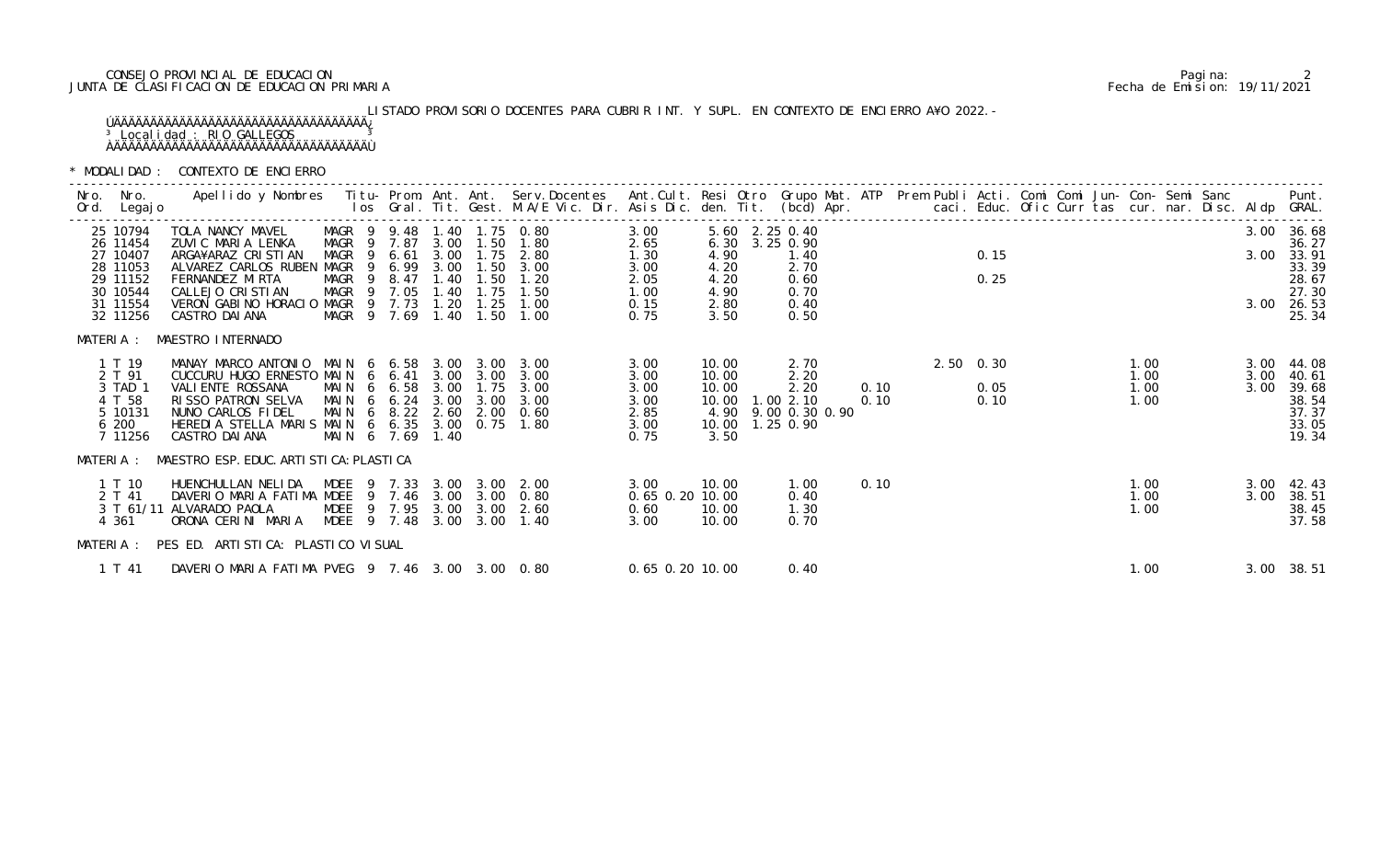# CONSEJO PROVINCIAL DE EDUCACION Pagina: 3 JUNTA DE CLASIFICACION DE EDUCACION PRIMARIA Fecha de Emision: 19/11/2021

LISTADO PROVISORIO DOCENTES PARA CUBRIR INT. Y SUPL. EN CONTEXTO DE ENCIERRO A¥O 2022.- ÚÄÄÄÄÄÄÄÄÄÄÄÄÄÄÄÄÄÄÄÄÄÄÄÄÄÄÄÄÄÄÄÄÄÄÄ¿ <sup>3</sup> Localidad : RIO GALLEGOS 3 ÀÄÄÄÄÄÄÄÄÄÄÄÄÄÄÄÄÄÄÄÄÄÄÄÄÄÄÄÄÄÄÄÄÄÄÄÙ

| 3 361                                                                                                | PVEG 9 7.95 3.00 3.00 2.60<br>2 T 61/11 ALVARADO PAOLA<br>ORONA CERINI MARIA PVEG 9 7.48 3.00 3.00 1.40                                                                                                                                                                                                     |                                                                                          |                        |              |                                          | 0.60<br>3.00                                                                      |                                                                              | 10.00<br>10.00                                                                                                                | 1.30<br>0.70                         |  |                                      |  | 1.00 |      | 38.45<br>37.58                                                                                  |
|------------------------------------------------------------------------------------------------------|-------------------------------------------------------------------------------------------------------------------------------------------------------------------------------------------------------------------------------------------------------------------------------------------------------------|------------------------------------------------------------------------------------------|------------------------|--------------|------------------------------------------|-----------------------------------------------------------------------------------|------------------------------------------------------------------------------|-------------------------------------------------------------------------------------------------------------------------------|--------------------------------------|--|--------------------------------------|--|------|------|-------------------------------------------------------------------------------------------------|
|                                                                                                      | MATERIA : MAESTRO ESP. EDUC. ARTISTICA: MUSICA                                                                                                                                                                                                                                                              |                                                                                          |                        |              |                                          |                                                                                   |                                                                              |                                                                                                                               |                                      |  |                                      |  |      |      |                                                                                                 |
|                                                                                                      | 1 12028 ROMERO CRISTIAN MEMU 9 8.02 1.00 0.75 0.60                                                                                                                                                                                                                                                          |                                                                                          |                        |              |                                          |                                                                                   |                                                                              | 10.00                                                                                                                         | 0.30                                 |  |                                      |  |      |      | 29.67                                                                                           |
|                                                                                                      | MATERIA: PES ED. ARTISTICA: MUSICA                                                                                                                                                                                                                                                                          |                                                                                          |                        |              |                                          |                                                                                   |                                                                              |                                                                                                                               |                                      |  |                                      |  |      |      |                                                                                                 |
| 1 12028                                                                                              | ROMERO CRISTIAN MEGB 9 8.02 1.00 0.75 0.60                                                                                                                                                                                                                                                                  |                                                                                          |                        |              |                                          |                                                                                   |                                                                              | 10.00                                                                                                                         | 0.30                                 |  |                                      |  |      |      | 29.67                                                                                           |
|                                                                                                      | MATERIA : MAESTRO ESP. DE EDUCACION FISICA                                                                                                                                                                                                                                                                  |                                                                                          |                        |              |                                          |                                                                                   |                                                                              |                                                                                                                               |                                      |  |                                      |  |      |      |                                                                                                 |
| 1 T 55<br>2 9467<br>3 9385<br>4 8219<br>5 7209<br>6 8154<br>7 9378<br>8 11434<br>9 10548<br>10 11362 | CACERES MARTIN JOSE MEEF 9 6.93 2.40 3.00 2.30<br>GARCIA PATRICIA<br>JEREZ PABLO SERGIO<br>CLAVEL FERNANDO<br>RODRI GUEZ DI EGO<br>TRONCOSO PABLO<br>CRUZ WALTER BENJAMIN MEEF<br>SAEZ VILLEGAS BRIAN MEEF<br>SORIA CRISTIAN DARIO MEEF 9 6.59 1.80 1.75 0.60<br>GUERRA MARTIN MIGUEL MEEF 9 7.19 1.00 1.25 | <b>MEEF</b><br>9<br>MEEF 9 7.11 2.40 3.00 0.20<br>MEEF <sub>9</sub><br>MEEF <sub>9</sub> | 6.83<br>6.63<br>9 7.42 | 2.20<br>1.80 | 6.84 2.40 2.75<br>6.32 3.00 3.00<br>1.25 | MEEF 9 7.71 3.00 2.50 1.60<br>1.40<br>1.20<br>2.80 3.00 0.40<br>$2.75 \quad 0.60$ | 3.00<br>1.40<br>3.00<br>3.00<br>0.35<br>0.55<br>1.00<br>2.85<br>2.00<br>0.70 | 10.00 10.00 1.10<br>10.00 4.00 0.80<br>7.00 3.00 0.70<br>10.00<br>10.00<br>10.00<br>6.30<br>2.80<br>2.80<br>$2.10 \quad 1.25$ | 0.10<br>0.60<br>0.20<br>0.30<br>0.30 |  | 0.10<br>0.25<br>0.40<br>0.10<br>0.05 |  | 1.00 | 3.00 | $3.00$ $51.83$<br>43.01<br>36.34<br>35.21<br>33.57<br>32.78<br>28.83<br>25.12<br>24.84<br>22.49 |
|                                                                                                      | MATERIA : MAESTRO ESPECIAL DE INGLES                                                                                                                                                                                                                                                                        |                                                                                          |                        |              |                                          |                                                                                   |                                                                              |                                                                                                                               |                                      |  |                                      |  |      |      |                                                                                                 |
| 1 11147<br>2 9748                                                                                    | SUAREZ DAIANA<br>GAREIS ANDREA                                                                                                                                                                                                                                                                              | MING 9 8.15 2.00 2.50 0.80                                                               |                        |              |                                          | 0.20<br>MING 9 8.15 1.20 1.00 1.20                                                |                                                                              | 10.00<br>3.50                                                                                                                 | 0.60<br>0.30                         |  |                                      |  |      |      | 3.00 34.35<br>26.25                                                                             |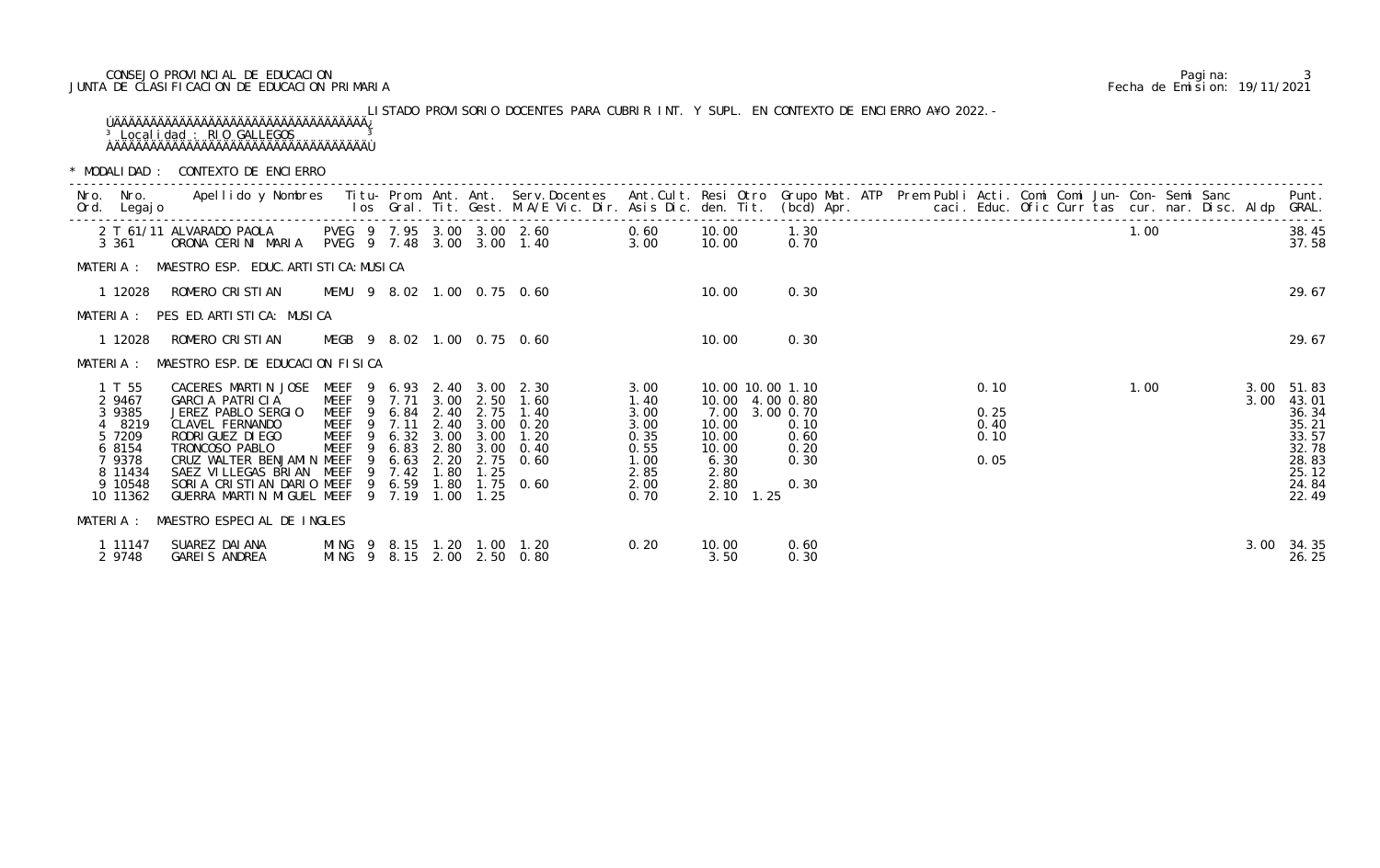# CONSEJO PROVINCIAL DE EDUCACION Pagina: 4 JUNTA DE CLASIFICACION DE EDUCACION PRIMARIA Fecha de Emision: 19/11/2021

|      |                              |                                                          |                                           |                                        |             |  | LISTADO PROVISORIO DOCENTES PARA CUBRIR INT. Y SUPL. EN CONTEXTO DE ENCIERRO A¥O 2022. -                                                                                                                                          |                      |               |                                  |                     |  |  |  |              |      |      |                         |
|------|------------------------------|----------------------------------------------------------|-------------------------------------------|----------------------------------------|-------------|--|-----------------------------------------------------------------------------------------------------------------------------------------------------------------------------------------------------------------------------------|----------------------|---------------|----------------------------------|---------------------|--|--|--|--------------|------|------|-------------------------|
|      |                              |                                                          | * MODALIDAD : CONTEXTO DE ENCIERRO        |                                        |             |  |                                                                                                                                                                                                                                   |                      |               |                                  |                     |  |  |  |              |      |      |                         |
| Nro. | Nro.<br>Ord. Legajo          |                                                          |                                           |                                        |             |  | Apellido y Nombres - Titu- Prom. Ant. Ant. Serv.Docentes - Ant.Cult. Resi Otro Grupo Mat. ATP Prem Publi Acti. Comi Comi Jun- Con- Semi Sanc - - - - Punt.<br>Ios Gral. Tit. Gest. M.A/E Vic. Dir. Asis Dic. den. Tit. (bcd) Apr. |                      |               |                                  |                     |  |  |  |              |      |      |                         |
|      | MATERIA :                    |                                                          | PES LENGUA EXTRANJERA: INGLES             |                                        |             |  |                                                                                                                                                                                                                                   |                      |               |                                  |                     |  |  |  |              |      |      |                         |
|      | 1 11147<br>2 9748            | SUAREZ DAI ANA<br>GAREIS ANDREA                          |                                           |                                        |             |  | IEGB 9 8.15 1.20 1.00 1.20<br>IEGB 9 8.15 2.00 2.50 0.80                                                                                                                                                                          | 0.20                 | 10.00<br>3.50 |                                  | 0.60<br>0.30        |  |  |  |              |      | 3.00 | 34.35<br>26.25          |
|      | MATERIA :                    |                                                          | ASIST. MEDIOS A/C GAB. DE INFORMATICA     |                                        |             |  |                                                                                                                                                                                                                                   |                      |               |                                  |                     |  |  |  |              |      |      |                         |
|      | 1 9123                       | TOLABA AREQUI PA                                         |                                           |                                        |             |  | MINF 3 7.05 3.00 3.00 2.30                                                                                                                                                                                                        | 2.35                 | 7.70          |                                  | 1.10                |  |  |  |              |      |      | 29.50                   |
|      |                              |                                                          | MATERIA : PES EDUCACION TECNOLOGICA       |                                        |             |  |                                                                                                                                                                                                                                   |                      |               |                                  |                     |  |  |  |              |      |      |                         |
|      | 1 10892<br>2 10466<br>3 T 46 | GUZMAN EDY BANESA<br>ESPINDOLA PEDRO<br>SANCHEZ FERNANDO |                                           | ETEG <sub>9</sub><br>ETEG <sub>3</sub> | 8.17        |  | 1.60 1.50 1.40<br>ETEG 9 6.71 1.60 2.00 1.60<br>3.00 2.00 3.00                                                                                                                                                                    | 3.00<br>0.85<br>2.20 | 10.00         | 4.20 7.00 0.70<br>5.60 1.25 0.80 | 1.60                |  |  |  | 1.00<br>1.00 | 0.10 | 3.00 | 39.67<br>30.41<br>25.80 |
|      |                              |                                                          | MATERIA : PES FORMACION ETICA Y CIUDADANA |                                        |             |  |                                                                                                                                                                                                                                   |                      |               |                                  |                     |  |  |  |              |      |      |                         |
|      | 1 10131<br>2 10818           | NUNO CARLOS FIDEL<br>DIAZ RAUL HORACIO                   |                                           | FEGB <sub>9</sub>                      | FEGB 9 8.33 |  | 3.00 1.75 0.60<br>2.20 1.75 1.40                                                                                                                                                                                                  | 2.85<br>2.10         |               | 4.90 1.75 0.70                   | 4.90 9.00 0.30 0.90 |  |  |  |              |      | 3.00 | 40.63<br>26.80          |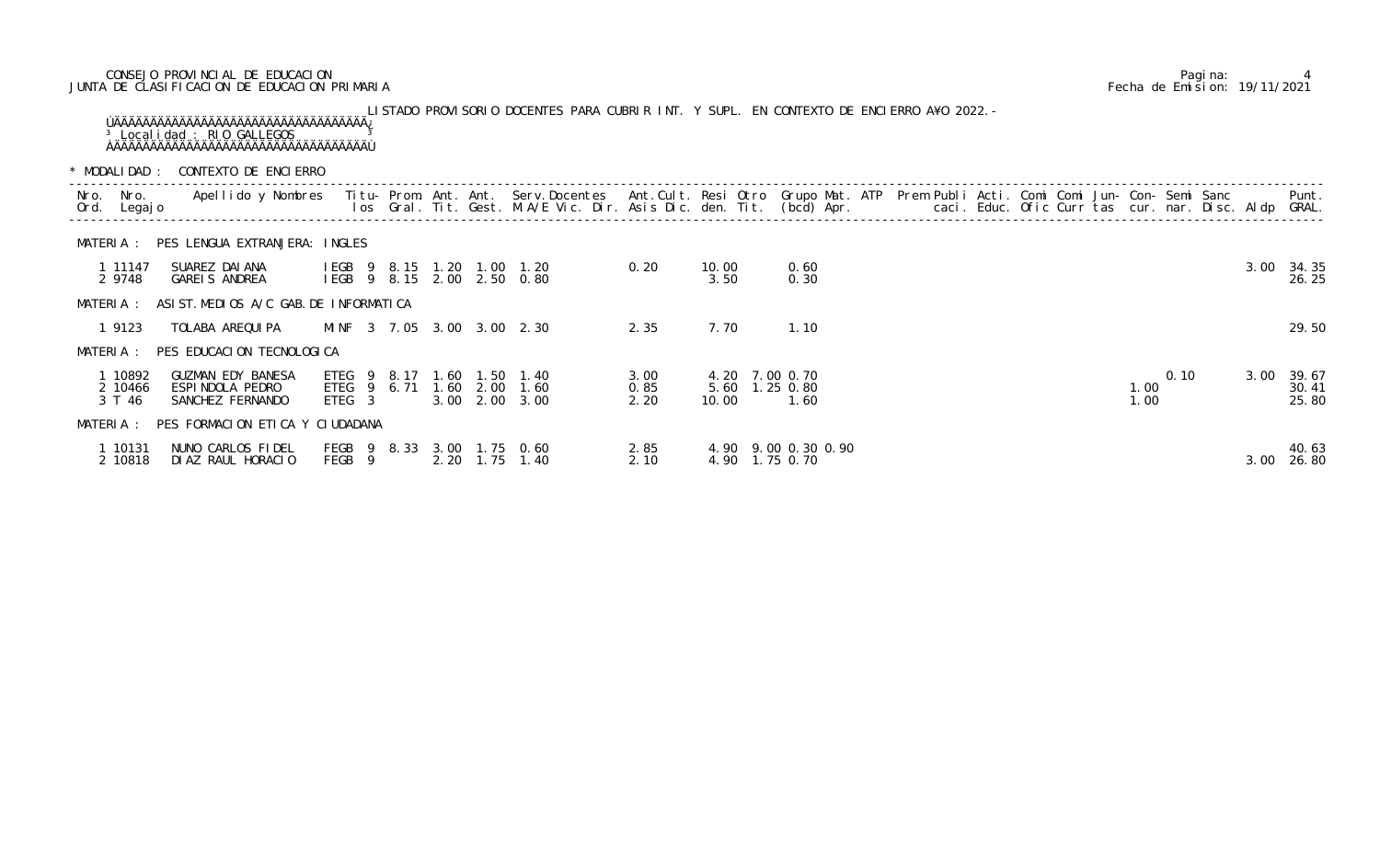# CONSEJO PROVINCIAL DE EDUCACION Pagina: 5 JUNTA DE CLASIFICACION DE EDUCACION PRIMARIA Fecha de Emision: 19/11/2021

LISTADO PROVISORIO DOCENTES PARA CUBRIR INT. Y SUPL. EN CONTEXTO DE ENCIERRO A¥O 2022.- ÚÄÄÄÄÄÄÄÄÄÄÄÄÄÄÄÄÄÄÄÄÄÄÄÄÄÄÄÄÄÄÄÄÄÄÄ¿ <sup>3</sup> Localidad : RIO GALLEGOS 3 ÀÄÄÄÄÄÄÄÄÄÄÄÄÄÄÄÄÄÄÄÄÄÄÄÄÄÄÄÄÄÄÄÄÄÄÄÙ

|           | Nro. Nro.<br>Ord. Legajo | Apellido y Nombres - Titu- Prom. Ant. Ant. Serv.Docentes - Ant.Cult. Resi Otro Grupo Mat. ATP Prem Publi Acti. Comi Comi Jun- Con- Semi Sanc - - - Punt.<br>Ios Gral. Tit. Gest. M.A/E Vic. Dir. Asis Dic. den. Tit. (bcd) Apr. - |                                  |              |              |                   |                                       |              |                |                                    |              |      |                   |              |              |                     |
|-----------|--------------------------|-----------------------------------------------------------------------------------------------------------------------------------------------------------------------------------------------------------------------------------|----------------------------------|--------------|--------------|-------------------|---------------------------------------|--------------|----------------|------------------------------------|--------------|------|-------------------|--------------|--------------|---------------------|
|           | Modal i dad: ADULTOS     |                                                                                                                                                                                                                                   |                                  |              |              |                   |                                       |              |                |                                    |              |      |                   |              |              |                     |
| MATERIA : |                          | MAESTRO DE SECCION ADULTOS                                                                                                                                                                                                        |                                  |              |              |                   |                                       |              |                |                                    |              |      |                   |              |              |                     |
|           | 1 TAD 8<br>2 9759        | RODRI GUEZ ADRI ANA<br>TINTE JAIME GASTON                                                                                                                                                                                         | MSAD 9<br>MSAD                   | 9 7.27       | 2.40         | 1.50              | 7.97 3.00 3.00 3.00 0.60<br>1.20      | 3.00<br>3.00 |                | 10.00 5.50 2.10<br>7.00 16.50 0.60 | 0.50         |      | 0.20<br>1.00      | 2.00         | 3.00<br>3.00 | 52.87<br>52.47      |
|           | 3 T 46                   | CASTRO ANGELICA B                                                                                                                                                                                                                 | MSAD<br>-9<br>$\overline{9}$     | 8.38         | 3.00         | 3.00              | 3.00                                  | 3.00         |                | 10.00  1.25  2.10                  | 0.20         |      | 0.15              | 1.00         | 3.00         | 47.08               |
|           | 4 T 19<br>5 TAD 1        | MANAY MARCO ANTONIO<br>VALI ENTE ROSSANA                                                                                                                                                                                          | MSAD<br>MSAD<br>- 9              | 6.58<br>6.58 | 3.00         | 3.00              | 3.00 3.00 3.00<br>3.00 0.90 1.60 3.00 | 3.00         | 10.00<br>10.00 | 2.20<br>2.10                       | 0.10         |      | 2.50 0.30<br>0.05 | 1.00<br>1.00 | 3.00<br>3.00 | 46.58<br>46.33      |
|           | 6 T 11                   | HERRERA JULIO                                                                                                                                                                                                                     | MSAD                             | 8.19         | 3.00         | 3.00              | 3.00                                  | 3.00         | 10.00          | 1.70                               | 0.10         |      |                   | 1.00         | 3.00         | 44.99               |
|           | 7 T 83<br>8 T 58         | PRUYAS JORGE ALBERTO<br>DI AZ ANA ELIZABETH                                                                                                                                                                                       | MSAD<br>- 9<br><b>MSAD</b><br>-9 | 7.16<br>8.14 | 3.00<br>3.00 | 3.00<br>3.00      | 3.00<br>3.00                          | 3.00<br>2.55 | 10.00          | 2.10<br>10.00 2.75 1.60            | 0.20<br>0.10 |      |                   | 1.00<br>1.00 | 3.00         | 44.46<br>44.14      |
|           | 9 T 47                   | GALLO MATILDE DEL                                                                                                                                                                                                                 | MSAD<br>- 9                      | 8.88         | 3.00         | 3.00              | 3.00                                  | 2.70         | 10.00          | $1.25$ 1.80                        |              |      |                   | 1.00         |              | 43.63               |
|           | 10 4661                  | ARREBOLA RAFAEL                                                                                                                                                                                                                   | <b>MSAD</b><br>9                 | 8.13         | 3.00         | 3.00              | 3.00                                  | 2.40         | 10.00          | 1.90                               | 0.10         |      |                   |              |              | 3.00 43.53          |
|           | 11 8436<br>12 T 15       | TORRES NORMA DEL<br>RIPOLL CLAUDIA                                                                                                                                                                                                | MSAD<br>MSAD<br>- 9              | 5.77<br>7.74 | 3.00<br>2.20 | 3.00<br>0.75      | 3.00<br>1.30                          | 2.20<br>1.90 | 10.00<br>10.00 | 1.25 1.90<br>5.50 0.60             |              | 0.15 | 0.15              | 1.00<br>1.00 | 3.00<br>3.00 | 43.27<br>43.14      |
|           | 13 T 39                  | RODRI GUEZ SANDRA                                                                                                                                                                                                                 | MSAD<br>9                        | 7.27         | 3.00         | 3.00              | 3.00                                  | 3.00         | 10.00          | 1.90                               |              |      |                   | 1.00         |              | 41.17               |
|           | 14 T 58                  | RISSO PATRON SELVA                                                                                                                                                                                                                | MSAD<br>-9                       | 6.24         | 3.00         | 3.00              | 3.00                                  | 3.00         | 10.00          | 1.00 1.60                          | 0.10         |      | 0.10              | 1.00         |              | 41.04               |
|           | 15 T 91                  | TOLEDO LI LI AN                                                                                                                                                                                                                   | MSAD<br>- 9                      | 7.59         | 3.00         | 1.50              | 1.80                                  | 3.00         | 9.80           | 0.90                               |              |      |                   | 1.00         |              | 3.00 40.59          |
|           | 16 T 71<br>17 T 78       | SOLORZANO RUBEN<br>OJEDA HARO JULIO                                                                                                                                                                                               | MSAD<br>9<br>MSAD                | 6.99<br>7.35 | 3.00<br>3.00 | 3.00<br>2.25      | 3.00<br>1.80                          | 2.35<br>1.65 | 10.00<br>10.00 | 2.10<br>0.90                       |              |      | 0.05<br>0.40      | 1.00<br>1.00 |              | 40.49<br>3.00 40.35 |
|           | 18 T 90                  | BARRETO SI LVANA                                                                                                                                                                                                                  | <b>MSAD</b><br>- 9               | 7.01         | 3.00         | 3.00              | 2.60                                  | 3.00         | 10.00          | 1.30                               |              |      | 0.10              | 1.00         |              | 40.01               |
|           | 19 3606                  | MI RANDA MI GUEL F                                                                                                                                                                                                                | <b>MSAD</b><br>-9                | 5.74         | 3.00         | 3.00              | 2.20                                  | 3.00         | 10.00          | 1.10                               |              |      | 0.05              | 1.00         |              | 38.09               |
|           | 20 200                   | HEREDIA STELLA MARIS MSAD                                                                                                                                                                                                         | 9                                | 6.35         | 3.00         | 3.00              | 0.40                                  | 3.00         | 10.00          | 2.50 0.20                          |              |      | 0.25              |              |              | 37.70               |
|           | 21 11053<br>22 11454     | ALVAREZ CARLOS RUBEN MSAD<br>ZUVIC MARIA LENKA                                                                                                                                                                                    | -9<br><b>MSAD</b>                | 6.99<br>7.87 | 3.00<br>3.00 | 1.50              | 3.00<br>$0.25$ 0.60                   | 3.00<br>2.65 | 4.20<br>6.30   | 2.20<br>1.75 0.30                  |              |      |                   |              |              | 32.89<br>31.72      |
|           | 23 10407                 | ARGA¥ARAZ CRISTIAN                                                                                                                                                                                                                | MSAD <sub>9</sub>                | 6.61         | 3.00         | 1.75              | 1.70                                  | 1.30         | 4.90           | 0.80                               |              |      | 0.15              |              |              | 29.21               |
|           | 24 11152                 | FERNANDEZ MIRTA                                                                                                                                                                                                                   | MSAD <sub>9</sub>                | 8.47         |              | $1.40 \quad 0.25$ | 0.20                                  | 2.05         | 4.20           | 0.10                               |              |      | 0.25              |              |              | 25.92               |

|                                                                                                                                                                       |            | ODALIDAD : CONTEXTO DE ENCIERRO!                                                                                                                                                                                                                                                                                                                        |                                                                                                                      |         |                                                                                                                      |                                                                                                      |                                                                                                                        |                                                                                                                                                                   |                                                                                                                      |                                                                                                |                                                                                                                                                                                                              |                                                              |      |                                                                   |  |                                                                                                              |                                                                      |                                                                                                                                                        |
|-----------------------------------------------------------------------------------------------------------------------------------------------------------------------|------------|---------------------------------------------------------------------------------------------------------------------------------------------------------------------------------------------------------------------------------------------------------------------------------------------------------------------------------------------------------|----------------------------------------------------------------------------------------------------------------------|---------|----------------------------------------------------------------------------------------------------------------------|------------------------------------------------------------------------------------------------------|------------------------------------------------------------------------------------------------------------------------|-------------------------------------------------------------------------------------------------------------------------------------------------------------------|----------------------------------------------------------------------------------------------------------------------|------------------------------------------------------------------------------------------------|--------------------------------------------------------------------------------------------------------------------------------------------------------------------------------------------------------------|--------------------------------------------------------------|------|-------------------------------------------------------------------|--|--------------------------------------------------------------------------------------------------------------|----------------------------------------------------------------------|--------------------------------------------------------------------------------------------------------------------------------------------------------|
| o. Nro.                                                                                                                                                               | d. Legaj o | Apellido y Nombres  Titu- Prom. Ant. Ant.  Serv.Docentes  Ant.Cult. Resi Otro  Grupo Mat. ATP  Prem Publi Acti. Comi Comi Jun- Con- Semi Sanc              Punt.<br>Ios Gral. Tit. Gest. M.A/E Vic. Dir. Asis Dic. den. Tit. (bcd                                                                                                                       |                                                                                                                      |         |                                                                                                                      |                                                                                                      |                                                                                                                        |                                                                                                                                                                   |                                                                                                                      |                                                                                                | ---------------------------                                                                                                                                                                                  |                                                              |      |                                                                   |  |                                                                                                              |                                                                      |                                                                                                                                                        |
|                                                                                                                                                                       |            | dal i dad: ADULTOS                                                                                                                                                                                                                                                                                                                                      |                                                                                                                      |         |                                                                                                                      |                                                                                                      |                                                                                                                        |                                                                                                                                                                   |                                                                                                                      |                                                                                                |                                                                                                                                                                                                              |                                                              |      |                                                                   |  |                                                                                                              |                                                                      |                                                                                                                                                        |
|                                                                                                                                                                       |            | <b>TERIA : MAESTRO DE SECCION ADULTOS</b>                                                                                                                                                                                                                                                                                                               |                                                                                                                      |         |                                                                                                                      |                                                                                                      |                                                                                                                        |                                                                                                                                                                   |                                                                                                                      |                                                                                                |                                                                                                                                                                                                              |                                                              |      |                                                                   |  |                                                                                                              |                                                                      |                                                                                                                                                        |
| 1 TAD 8<br>2 9759<br>3 T 46<br>4 T 19<br>5 TAD 1<br>6 T 11<br>7 T 83<br>8 T 58<br>9 T 47<br>10 4661<br>11 8436<br>12 T 15<br>13 T 39<br>14 T 58<br>15 T 91<br>16 T 71 |            | RODRI GUEZ ADRI ANA<br>TINTE JAIME GASTON<br>CASTRO ANGELICA B<br>MANAY MARCO ANTONIO<br>VALI ENTE ROSSANA<br>HERRERA JULIO<br>PRUYAS JORGE ALBERTO MSAD<br>DI AZ ANA ELIZABETH<br><b>GALLO MATILDE DEL</b><br>ARREBOLA RAFAEL<br>TORRES NORMA DEL<br>RI POLL CLAUDI A<br>RODRI GUEZ SANDRA<br>RISSO PATRON SELVA<br>TOLEDO LI LI AN<br>SOLORZANO RUBEN | MSAD<br>MSAD<br>MSAD<br>MSAD<br>MSAD<br>MSAD<br>MSAD<br>MSAD<br>MSAD<br>MSAD<br>MSAD<br>MSAD<br>MSAD<br>MSAD<br>MSAD | -9<br>9 | 7.27<br>8.38<br>6.58<br>6.58<br>8.19<br>7.16<br>8.14<br>8.88<br>8.13<br>5.77<br>7.74<br>7.27<br>6.24<br>7.59<br>6.99 | 3.00<br>3.00<br>3.00<br>3.00<br>3.00<br>3.00<br>3.00<br>3.00<br>2.20<br>3.00<br>3.00<br>3.00<br>3.00 | 2.40 1.50 1.20<br>3.00<br>3.00<br>3.00<br>3.00<br>3.00<br>3.00<br>3.00<br>3.00<br>0.75<br>3.00<br>3.00<br>1.50<br>3.00 | 7.97 3.00 3.00 3.00 0.60<br>3.00<br>3.00 3.00 3.00<br>3.00 0.90 1.60 3.00<br>3.00<br>3.00<br>3.00<br>3.00<br>3.00<br>3.00<br>1.30<br>3.00<br>3.00<br>1.80<br>3.00 | 3.00<br>3.00<br>3.00<br>3.00<br>3.00<br>3.00<br>2.55<br>2.70<br>2.40<br>2.20<br>1.90<br>3.00<br>3.00<br>3.00<br>2.35 | 10.00<br>10.00<br>10.00<br>10.00<br>10.00<br>10.00<br>10.00<br>10.00<br>10.00<br>9.80<br>10.00 | 10.00 5.50 2.10<br>7.00 16.50 0.60<br>10.00  1.25  2.10<br>2.20<br>2.10<br>1.70<br>2.10<br>10.00 2.75 1.60<br>$1.25$ 1.80<br>1.90<br>10.00  1.25  1.90<br>5.50 0.60<br>1.90<br>$1.00$ $1.60$<br>0.90<br>2.10 | 0.50<br>0.20<br>0.10<br>0.10<br>0.20<br>0.10<br>0.10<br>0.10 | 0.15 | 0.20<br>1.00<br>0.15<br>2.50 0.30<br>0.05<br>0.15<br>0.10<br>0.05 |  | 2.00<br>1.00<br>1.00<br>1.00<br>1.00<br>1.00<br>1.00<br>1.00<br>1.00<br>1.00<br>1.00<br>1.00<br>1.00<br>1.00 | 3.00<br>3.00<br>3.00<br>3.00<br>3.00<br>3.00<br>3.00<br>3.00<br>3.00 | 52.87<br>52.47<br>47.08<br>46.58<br>46.33<br>44.99<br>44.46<br>44.14<br>43.63<br>3.00 43.53<br>43.27<br>43.14<br>41.17<br>41.04<br>3.00 40.59<br>40.49 |
| 17 T 78<br>18 T 90<br>19 3606<br>20 200<br>21 11053<br>22 11454<br>23 10407<br>24 11152                                                                               |            | OJEDA HARO JULIO<br>BARRETO SI LVANA<br>MI RANDA MI GUEL F<br>HEREDIA STELLA MARIS MSAD<br>ALVAREZ CARLOS RUBEN MSAD<br>ZUVIC MARIA LENKA<br>ARGA¥ARAZ CRISTIAN<br>FERNANDEZ MIRTA                                                                                                                                                                      | MSAD<br>MSAD<br>MSAD<br>MSAD<br>MSAD<br>MSAD <sub>9</sub>                                                            | - 9     | 7.35<br>7.01<br>5.74<br>6.35<br>6.99<br>7.87<br>6.61                                                                 | 3.00<br>3.00<br>3.00<br>3.00<br>3.00                                                                 | 2.25<br>3.00<br>3.00<br>3.00<br>1.50<br>$3.00 \quad 0.25$<br>3.00 1.75<br>8.47 1.40 0.25                               | 1.80<br>2.60<br>2.20<br>0.40<br>3.00<br>0.60<br>1.70<br>0.20                                                                                                      | 1.65<br>3.00<br>3.00<br>3.00<br>3.00<br>2.65<br>1.30<br>2.05                                                         | 10.00<br>10.00<br>10.00<br>10.00<br>4.20<br>6.30<br>4.90<br>4.20                               | 0.90<br>1.30<br>1.10<br>2.50 0.20<br>2.20<br>1.75 0.30<br>0.80<br>0.10                                                                                                                                       |                                                              |      | 0.40<br>0.10<br>0.05<br>0.25<br>0.15<br>0.25                      |  | 1.00<br>1.00<br>1.00                                                                                         | 3.00                                                                 | 40.35<br>40.01<br>38.09<br>37.70<br>32.89<br>31.72<br>29.21<br>25.92                                                                                   |